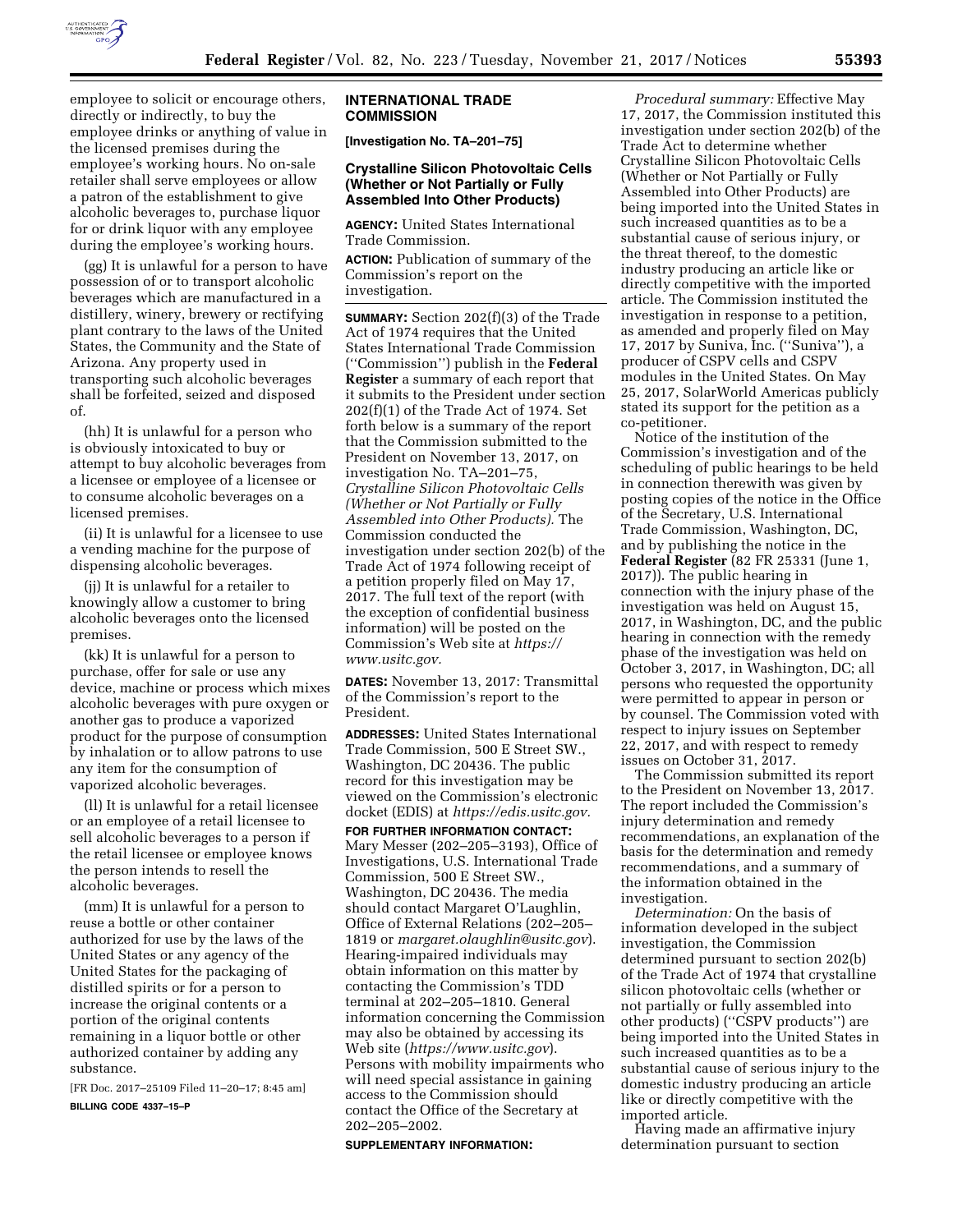202(b) of the Trade Act of 1974, the Commission was required to make certain additional findings under the implementing statutes of certain free trade agreements (''FTAs'') or under statutory provisions related to certain preferential trade programs. Under section 311(a) of the NAFTA Implementation Act (19 U.S.C. 3371(a)), the Commission found that imports of CSPV products from Mexico account for a substantial share of total imports and contribute importantly to the serious injury caused by imports. Under 19 U.S.C. 3371(a), the Commission also found, with Chairman Rhonda K. Schmidtlein dissenting, that imports of CSPV products from Canada do not account for a substantial share of total imports and do not contribute importantly to the serious injury caused by imports. The Commission further found that imports of CSPV products from Korea are a substantial cause of threat of serious injury, but that imports of CSPV products from Australia, the U.S.-Dominican Republic—Central America Free Trade Agreement (''CAFTA–DR'') countries, Colombia, Jordan, Panama, Peru, and Singapore, individually, are not a substantial cause of serious injury or threat thereof, under

the respective implementing legislation for the FTAs with these countries. *See*  19 U.S.C. 2112 note (Jordan); 19 U.S.C. 3805 note (Australia, Colombia, Korea, Panama, Peru, Singapore); 19 U.S.C. 4101 (CAFTA–DR). The Commission also found that the serious injury substantially caused by imports to the domestic industry producing a like or directly competitive article does not result from the reduction or elimination of any duty provided for under the U.S.- Israel Free Trade Agreement or from duty-free treatment provided for under the Caribbean Basin Economic Recovery Act (''CBERA'') provisions of the Caribbean Basin Initiative Trade Program or the Generalized System of Preferences (''GSP'') program. 19 U.S.C. 2112 note (Israel); 19 U.S.C. 2703(e) (CBERA); 19 U.S.C. 2253(e)(6) (GSP).

*Remedy recommendations.* In order to address the serious injury to the domestic industry producing CSPV products and be most effective in facilitating the efforts of the domestic industry to make a positive adjustment to import competition, the Commission recommended a series of actions.

With regard to CSPV cells, Chairman Schmidtlein recommends a tariff-rate quota with an in-quota tariff rate of 10

# CHAIRMAN SCHMIDTLEIN'S RECOMMENDED REMEDY

percent ad valorem and an in-quota volume level of 0.5 gigawatts. For U.S. imports of cells that exceed the 0.5 gigawatts volume level, she recommends a tariff rate of 30 percent ad valorem. Chairman Schmidtlein recommends that this tariff-rate quota be implemented for four years and that the in-quota level be incrementally raised and the tariff rate be incrementally reduced during the remedy period. With regard to CSPV modules, she recommends an ad valorem tariff rate of 35 percent to be incrementally reduced during the 4-year remedy period. Chairman Schmidtlein also recommends that the President initiate international negotiations to address the underlying cause of the increase in imports of CSPV products and alleviate the serious injury thereof. Having made findings that U.S. imports from Australia, the CAFTA–DR countries, Colombia, Israel, Jordan, Panama, Peru, Singapore, and the beneficiary countries under CBERA were not a substantial cause of the serious injury experienced by the domestic industry, Chairman Schmidtlein recommends to the President that U.S. imports from these countries be excluded from the remedy.

|                           | Year 1 | Year 2 | Year 3 | Year 4                  |
|---------------------------|--------|--------|--------|-------------------------|
| Cells: Tariff rate Quota: |        |        |        | $ 8.5\%$ .<br>$ 32\%$ . |

Vice Chairman David S. Johanson and Commissioner Irving A. Williamson recommend that for a 4-year period the President impose (1) a tariff-rate quota on imports of CSPV products in cell form, and (2) increased rates of duty on imports of CSPV products in module form. For imports of CSPV products in cell form, they recommend an additional 30 percent ad valorem tariff on imports in excess of 1 gigawatt. In each subsequent year, they recommend that this tariff rate decrease by five percentage points and that the in-quota amount increase by 0.2 gigawatts. The rate of duty on in-quota CSPV products in cell form will remain unchanged. For imports of CSPV products in module form, Vice Chairman Johanson and Commissioner Williamson recommend an additional 30 percent ad valorem tariff, to be phased down by five percentage points per year in each of the subsequent years. Having made a negative finding with respect to imports

from Canada under section 311(a) of the North American Free Trade Agreement Implementation Act, they recommend that such imports be excluded from the above tariff-rate quota and increased rates of duty. Further, Vice Chairman Johanson and Commissioner Williamson recommend that the above tariff-rate quota and increased rates of duty not apply to imports from the following countries with which the United States has FTAs: Australia, Colombia, Costa Rica, the Dominican Republic, El Salvador, Guatemala, Honduras, Israel, Jordan, Nicaragua, Panama, Peru, and Singapore. They also recommend that the tariff-rate quota and increased rates of duty not apply to imports from the CBERA beneficiary countries. Vice Chairman Johanson and Commissioner Williamson recommend that the President direct the United States Department of Labor and the United States Department of Commerce to provide expedited consideration of

any application for trade adjustment assistance for workers and/or firms that are affected by subject imports. They recommend the President's consideration of the product exclusions requested by Respondents to which Petitioners have not objected and have indicated they would work to draft appropriate product-specific exclusions. Finally, they recommend that the President also consider any appropriate funding mechanisms that may facilitate a positive adjustment to import competition.

Commissioner Meredith M. Broadbent recommends that the President impose a quantitative restriction on imports of CSPV products into the United States, including cells and modules, for a fouryear period, administered on a global basis. She recommends that the quantitative restriction be set at 8.9 gigawatts in the first year and increase by 1.4 gigawatts each subsequent year. In accordance with section 1102 of the